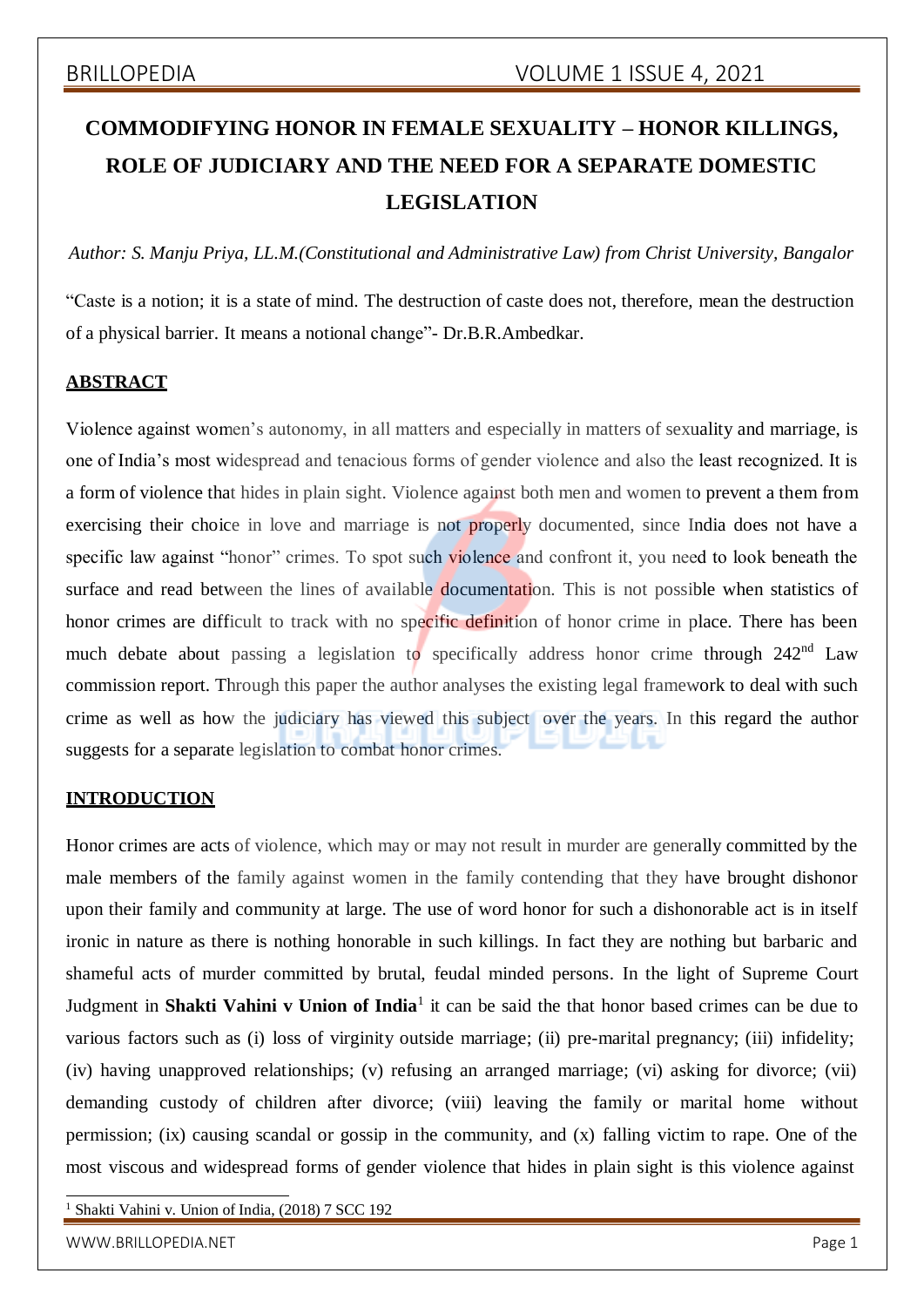women's autonomy in matters of sexuality and marriage. However this violence despite being prominent against both men and women is not properly documented as there is no specific law against honor crimes. Thus this head led to one to look beneath the surface and read between lines of available documentation to spot such violence and thereby confront it. This is not possible when statistics of honor crimes are difficult to track with no specific definition of honor crime as well as due to statistics kept according to the type of crime as opposed to motive for the crime<sup>2</sup>. The debate is prevalent to pass a honour crime specific legislation (as the already existing laws to deal with this issue through criminal code<sup>3</sup>, domestic violence Act<sup>4</sup> and Caste Atrocities Act<sup>5</sup> has made no significant impact) through  $242<sup>nd</sup>$  Law commission report which suggested a legal framework for Prevention of Interference with Freedom of Matrimonial Alliance draft bill and Private member bill of 2017 introduced in Lok Sabha.<sup>6</sup> However nothing concrete has happened so far. However the judiciary has then and there come up with its intervention on a case to case basis. Further the under reporting of honor crimes as well as such crimes disguised as suicides or natural deaths all hint at one solution that is to have a formal legal framework to address this issue. Hence through this article the author analyses the feasibility of exclusive legislation to deal with such crimes. The author in this paper critically analyze the current legal framework and the role that judiciary has played to deal with such crimes to evaluate the need for a separate legislation in this regard.

### **LEGAL ASPECTS AND EXISTING FRAMEWORK**

The legal aspect of rights of an individual against honor killing can be seen in constitutional aspirations of equality right<sup>7</sup>, right of prohibition of discrimination on religion and caste grounds<sup>8</sup>, right to live and have personal liberty<sup>9</sup>. Even State policy's directive principles though not enforceable provides rights against honor killing that can be read through obligations of state to ensure proper livelihood of citizens<sup>10</sup> and to ensure youth to have a life free from material abandonment and exploitation $11$ . Such crimes are

<sup>2</sup>United Nations High Commissioner for Refugees, *Refworld | India: Honour crimes, including their prevalence in both rural and urban areas; government protection and services offered to victims of honour crimes (2009-April 2013)*, REFWORLD , https:/[/www.refworld.org/docid/51ab3f114.html](http://www.refworld.org/docid/51ab3f114.html) (last visited Oct 24, 2020).

<sup>3</sup> Indian Penal Code,1860, § 299, § 300, § 301, No.45, Acts of Parliament,1860 (India)

<sup>4</sup> The Protection of Women from Domestic Violence Act, 2005, No.44, Acts of Parliament,2005(India)

<sup>5</sup> Scheduled Castes and Scheduled Tribes (Prevention of Atrocities) Act, 1989, No.33, Acts of Parliament,1989(India)

<sup>&</sup>lt;sup>6</sup> The prevention of crimes in the name of honour and tradition and prohibition of interference with the freedom of matrimonial alliances bill, 2017

<sup>7</sup> INDIA CONST. art.14

 $8$  INDIA CONST. art. 15(1) & (3)

<sup>9</sup> INDIA CONST.art.21

<sup>10</sup> INDIA CONST. art.39(a)

<sup>&</sup>lt;sup>11</sup> INDIA CONST.art.39(e) & (f)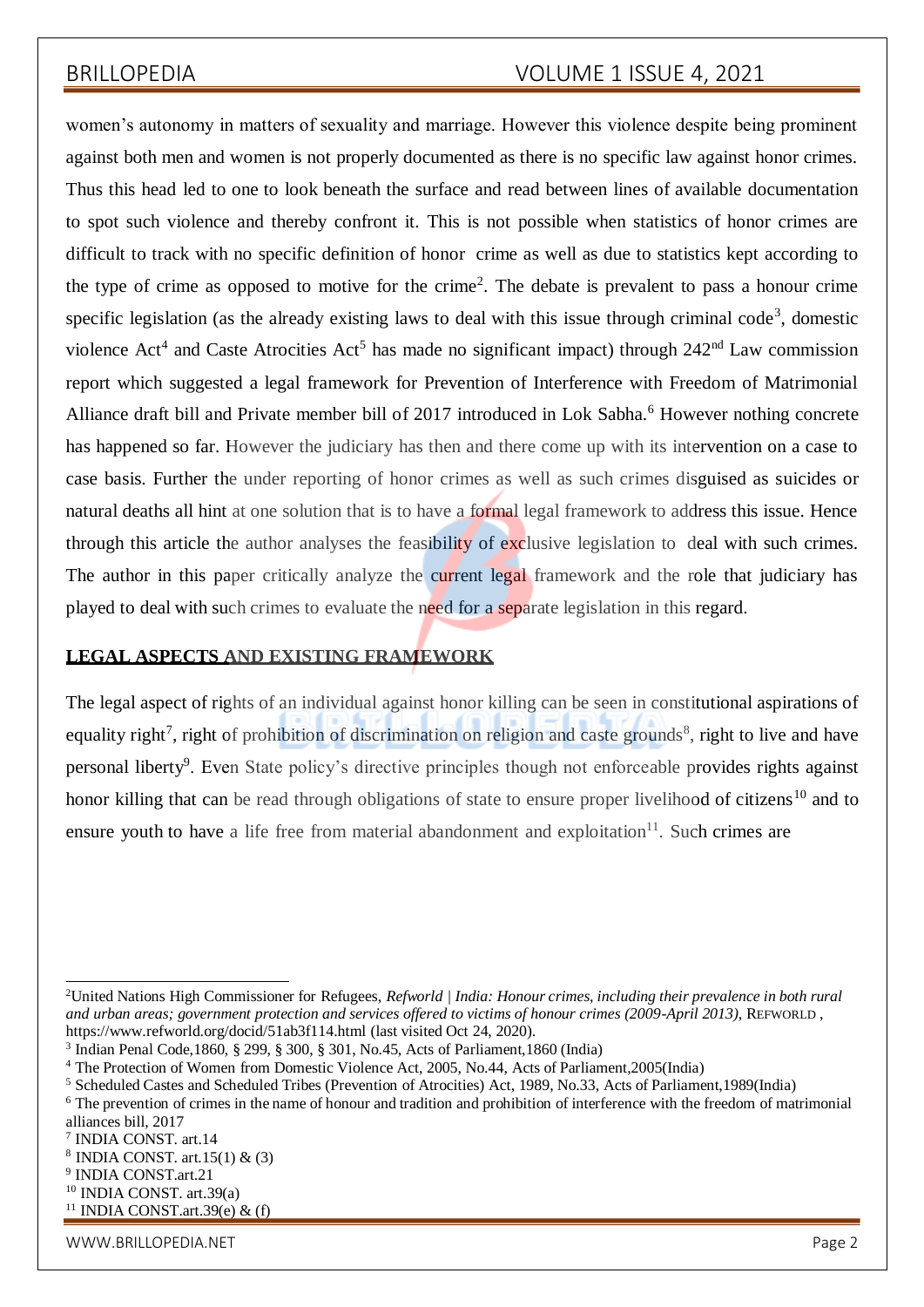alsoviolative of national legislations like1857's Indian Majority  $Act^{12}$ , Special Marriage Act,1954<sup>13</sup>, Protection of Human Rights(Amendment) Act, 2006 and Domestic violence Act, 2005<sup>14</sup>.

Though there is no specific legislations to deal with this crimes, its usually dealt under general provisions that is specified for homicide and manslaughter. Thus the existing framework includes provisions under the Indian Penal Code, that is,

- $\triangleright$  "Section 299-304 which deals with penalization of individuals either in guilt of murder or its culpability alone;
- $\triangleright$  Section 307 and 308 where the former penalizes attempt to murder in the process of committing such crimes and the later penalizes attempt to culpable homicide;
- $\triangleright$  Section 120A and B aiming to punish partied to conspiracies that's criminal in nature;
- $\triangleright$  Section 107-116 punishing persons for abetment of such offences;
- $\triangleright$  Section 34 and 35 penalizes acts done by several persons that criminal in nature and in the course to further a common intention of the parties.

### **INADEQUACIES OF THE CURRENT FRAMEWORK IN COMBATING HONOR CRIMES**

One of the main limitations of the current framework is that its seriously handicapped on instances of honor crime leading to murder executed by mob or khappanchayats in which circumstances it becomes difficult to narrow down the culprit before the courts of law. Thus khappanchayat though playing an adverse role in acting as a legal system of its own mandating orders including that of execution against their own family which has major human rights implications are left scot free by the law agencies. KhapPanchayat are primarily a group of 5 prudent and powerful elderly chosen by the community, generally people of higher caste who are treated as kings and are classified generally on territorial jurisdiction basis There has been various instances where the Khappanchayat has basically operated as mere killer machines with no repercussions in upholding the honour of their community by regulating the conduct of people backing age old customs and practices<sup>15</sup>. Few of the barbaric acts of KhapPanchayats can be illustrated with instances such as "(i) Recorded events of checking the guilt of a women by mandating her to cook 'puris' in burning oil with bare hand and that if its done without burning her hands would be declared innocent; (ii) few other documented instances include cutting of ears or nose or hair of

<sup>&</sup>lt;sup>12</sup> Indian Majority Act,1857, § 3, No. 3, Acts of Parliament, 1857(India)-This section talks about the right to marry without any obstruction on the basis of caste, community or religion on attainment of majority, that is, 18 years.

<sup>&</sup>lt;sup>13</sup> Practices of Honor killing runs contrary to the objective of the act which seeks to provide marriage irrespective of caste or religion.

<sup>&</sup>lt;sup>14</sup> Domestic Violence Act, 2005, No.43, Acts of Parliament, 2005(India)- The act considers it emotional abuse of women who's been prevented from choosing and marrying a life partner of their choice.

<sup>&</sup>lt;sup>15</sup>Divya Narayanan, *SC clips khappanchayat's wings on marriages. But how did they get these wings?, THE PRINT (March 28<sup>th</sup>,* 4:34 PM), https://theprint.in/theprint-essential/sc-clips-khap-panchayats-wings-on-marriages/45326/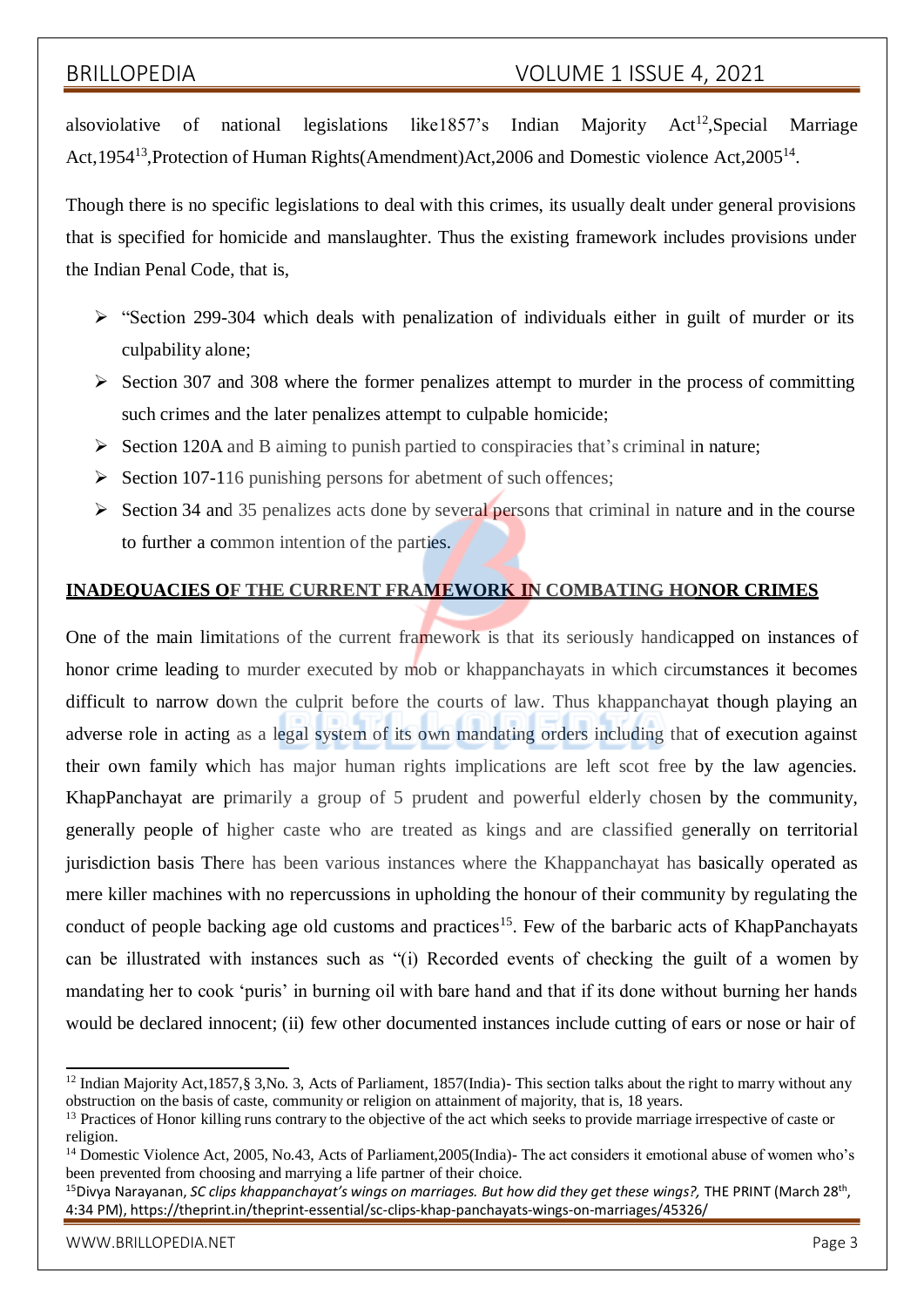the accused accompanied by polishing of his/her face black and asked to run around naked in bare foot over a donkey's back; (iii) Instances of declaring women who are widows as demons and segregate them from community; (iv) Forcing coupled who marry outside their gothra to remarry against their wished as well ordering excommunication of the family members of the accused taking away their lands thereby pushing them in intolerable mental agony and humiliation."<sup>16</sup> What gives them this right even to the extend of murdering people in the name of honor? We can see how caste politics plays a major role in allowing such illegal bodies to function with zero intervention from government for violating law and order of country. Though the judiciary has tried on various occasions to uproot this institution, it still prevails to exist as KhapPanchyats retaining such redundant measures instilling and upholding the caste system is favorable vote bank politics that the politicians don't want to abolish. Further the ground reality is that these institutions are in terms with the police authorities where even the law agencies share the same prejudiced mindset of concepts of Dishonor and this makes it difficult for individuals to even get a case registered.

This failure in identification has made justice hard to get with none to very few neglibleamount of cases of FIR's filed by the police in this regard. Even if such cases are pursued, the conviction rate owing to stereotyping of judicial proceedings has made it hard to ever get justice the individual deserves. Another difficulty that strikes as a barrier in addressing the issues of honor crime is the stoic attitude of the both government and the courts to view honor killing as a separate offence to deal with its specific nature of the offence. This is because categorizing of offences on its nature of crime rather than the motivation of crime makes it hard for the law enforcement agencies to identify such crimes in the first place. Also until the late 2013, there was no record taken by the National Crime Records to have a separate record of crimes of honor killing to address it and thus the large extend of this crime if undervalued. Further the special marriage act of 1956 which is said to have implemented with the aim to facilitate marriages irrespective of caste thereby promote and validate inter-caste marriage has also has a serious limitation in reaching grassroots of rural areas where still informal courts such as panchayats play a major role in decision making on matters of community. Further the 30 day mandatory period window to provide for notice for solemnization of marriage under the act puts inter-caste couple who marries against their parents' wishes in a horrendous and vulnerable position.

### **GENDER STEREOTYPING, ROLE OF JUDICIARY AND ITS LIMITATIONS**

With no specific law in place, the judiciary has indeed played a major role of intervention on case to case basis for such crimes can be seen from the 2006 case where the court held that Honor crimes are nothing but cold-blooded murder in order to combat that inter-caste marriages should be encouraged so that the

<sup>16</sup>Kavita Kachhwaha, *Khap Adjudication in India: Honouring the Culture with Crimes*, 6 12 (2011).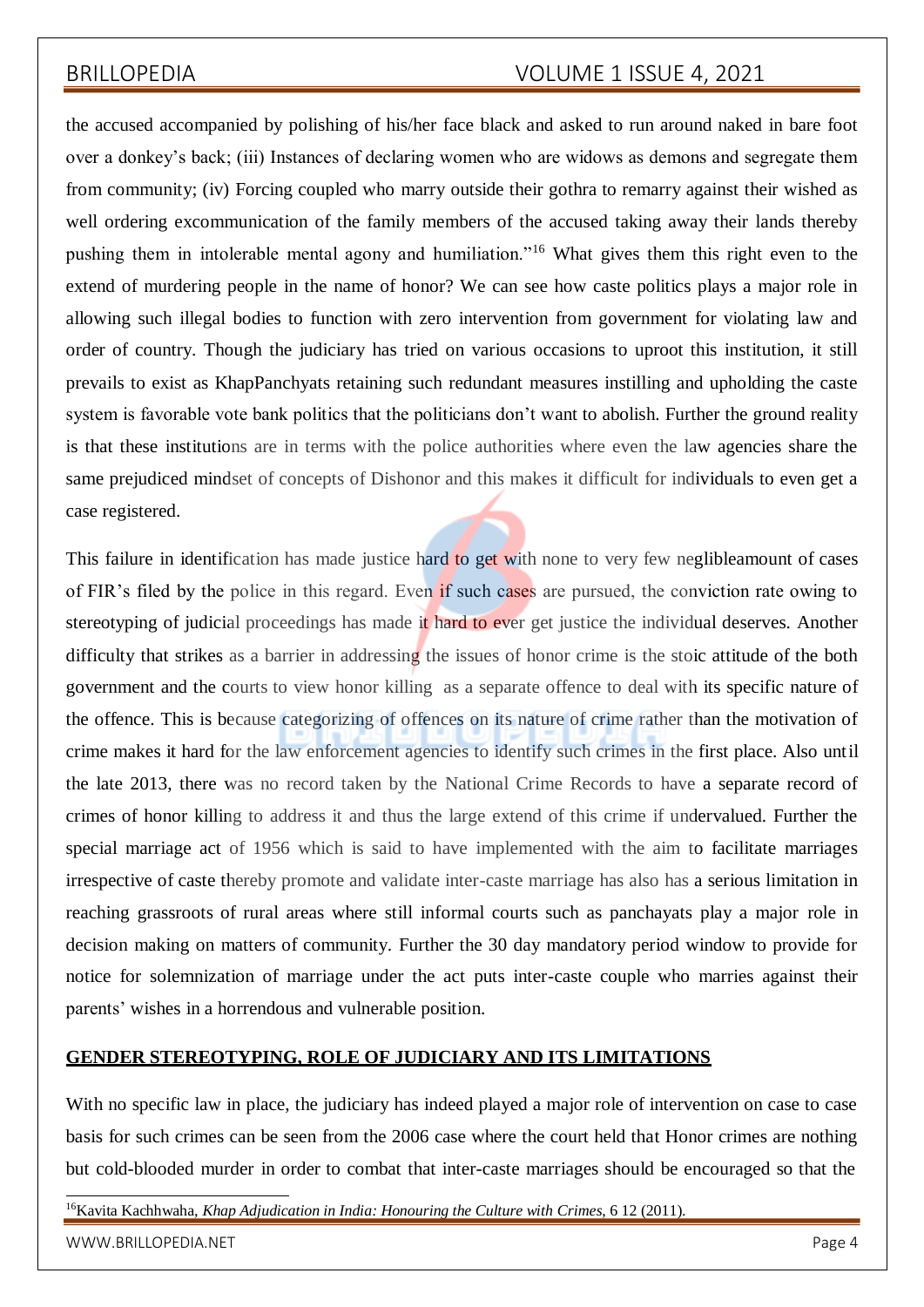social fabric of the country is strengthened. The illegal functioning of KhapPanchayat was also heavily criticized in the case of Laxmikachhwaha $17$  a pubic interest litigation which drew attention of the country as well the courts to the illegal regimes of KhapPanchayat where the court called them as caste panchayat functioning in the name of honor to prey on the weaker sections of the society. While holding their jurisdiction to rule such acts as illegal in nature, the Rajasthan High Court also directed the state to prevent such abuse of social influence by mandating them to arrest, restrain and punish such illegal functioning of bodies. Some of other noteworthy decisions of the court can be seen in the case of State of UP v Krishna Master<sup>18</sup> where the court ruled sentence to life of those accused to have murdered family members in the name of honor; Sujit Kumar v State of  $UP^{19}$  and Madhu Priya Singh v State of  $UP^{20}$ where the court pointed out the inadequacies and failure of police authorities to take any action in this barbaric acts of these panchayats and thereby fail in their duty of upholding the law and 2011 apex court case<sup>21</sup> where the court sought to interpret laws on the matter of public concern in which the court held that family member of the couple who wishes to marry should be left alone and there is no right for the family and community members to instigated violence or harasses the couple; thereby held that Khappanchyats resorting to such acts in an institutionalized set up is illegal. Also in the landmark case of Shakti Vahini<sup>22</sup> the court has issued guidelines with preventive, remedial and punitive measures to tackle honor killing and also played an activist role in asking states to report as to what steps are taken by them in this regard to curb such violence

However while the judiciary has played such an active role, it can be ignored how even the law enforcement agencies from grassroots police to even judges are victims of gender stereotyping where when such belief when applied to the case affect negatively to recognize the enjoyment of rights of individual of the particular case. While such inferences due to personal bias are indeed prejudicial in nature, these when applied in cases of 'honor' deeply affect the sexual and reproductive rights of women in maintaining their bodily autonomy. For example, some popular gender notions such as women are chaste and destined to be mothers can be directly linked to how the judges infer about an individual and thus affect the judgment's ability in effecting meaningful remedies. Such stereotyping also affects the voices, arguments and testimonies of women as parties as well witnesses as it affects and places doubts their credibility which can even lead judges to misinterpret and misapply laws<sup>23</sup>. Few results of such

<sup>&</sup>lt;sup>17</sup>S.B. Criminal Misc. Petition No.1423/2013

<sup>&</sup>lt;sup>18</sup>State Of U.P vs Krishna Master & Ors on 3 August, 2010, , https://indiankanoon.org/doc/572710/ (last visited Nov 27, 2021). <sup>19</sup>Sujit Kumar And Ors. vs State Of U.P. And Ors. on 6 May, 2002, , https://indiankanoon.org/doc/1406726/ (last visited Nov 27, 2021).

<sup>&</sup>lt;sup>20</sup>II (2004) DMC 294

<sup>21</sup>ArumugamServai v State of Tamil Nadu, (2011) 6 SCC 405

<sup>22</sup> Shakti Vahini v. Union of India, (2018) 7 SCC 192

<sup>&</sup>lt;sup>23</sup>OHCHR | General Recommendations, , https:[//www.ohchr.org/EN/HRBodies/CEDAW/Pages/Recommendations.aspx](http://www.ohchr.org/EN/HRBodies/CEDAW/Pages/Recommendations.aspx) (last visited Nov 25, 2021).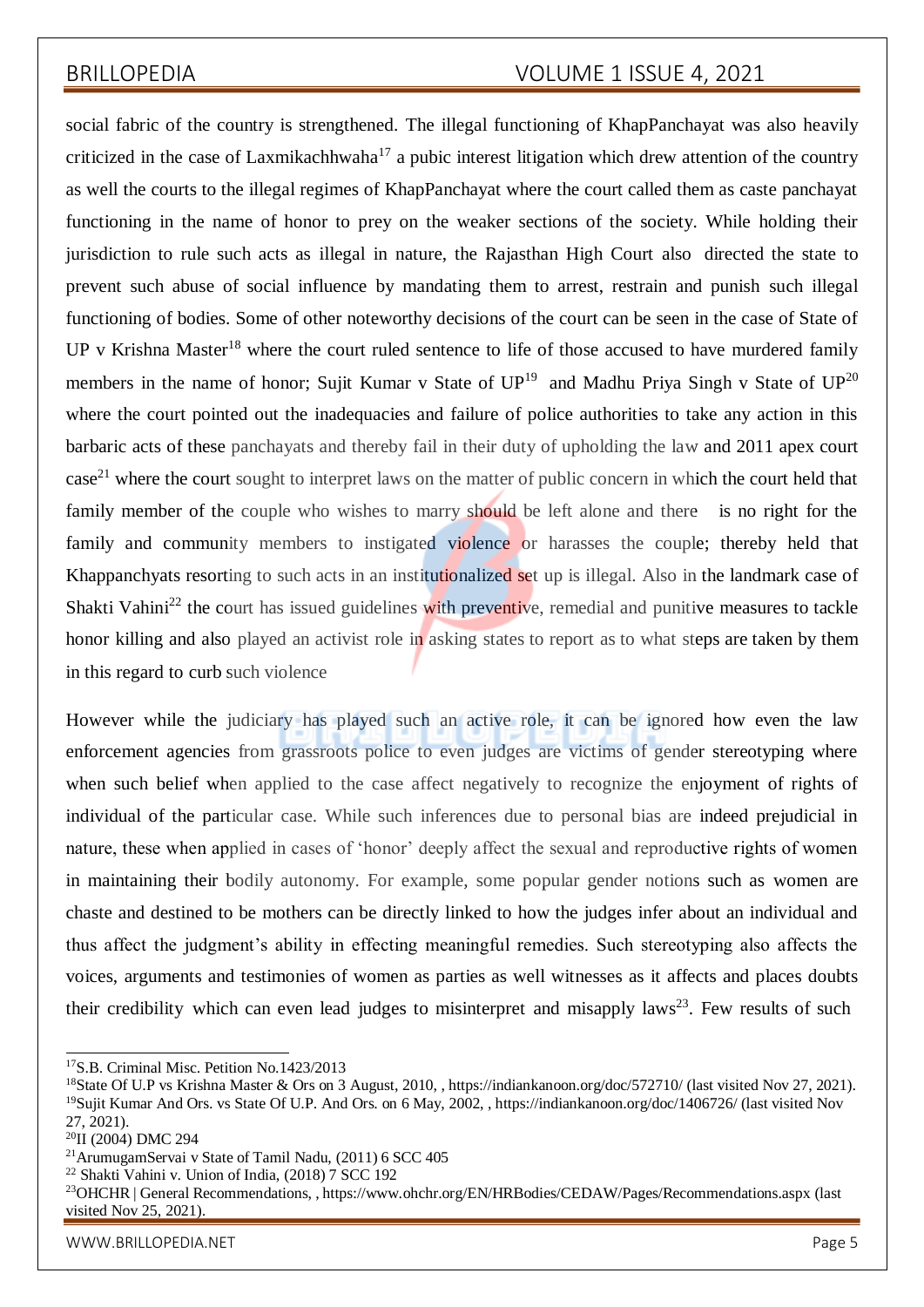stereotyping can be seen through cases of **Tukaram v State of Maharasthra** where the a rape victim was subject to further stereotyping by the judge who allowed the past sexual history of the women to be read together with strict rules of corroboration and consent. Further in case of **Kamalanathha v state of Tamil Nadu**<sup>24</sup>, it can be observed how in addition to prosecution's burden of proof, the rape victim has the additional burden of 'performance' in accordance with the rigid image set by the judiciary of a 'Stereotypical Rape Victim' while in reality there is no typical common patterns of such victims. From the above instances it can be seen how prejudicial and preconceived beliefs of judges has played a major role in issuing such decisions where relevant facts are not taken into consideration and thus has resulted in adoption of rigid standards especially for women of the country in matters concerning their sexual autonomy and thus penalizing those who don't conform to such stereotyped beliefs of the individual.

# **SUGGESTIONS AND THE NEED FOR SEPARATE LAW: IN THE LIGHT OF AIDWA's 2011 BILL and 2012 & 2015 LAW COMMISSION BILL**

The first of its kind bill to deal with honor crimes was brought up by the All India Democratic Women's Association (AIDWA) in 2010 titled "The Prevention of Crimes in the Name of Honour and Tradition Bill" which seeked to address human rights violation of couples marrying outside of their caste and also seeked to enforce accountability on the part of police and administration. While this was pushed to the government, it got no reference to be tabled in the parliament. The law commission of India, through its 242<sup>nd</sup> report came up with its own bill with a conservative approach to such crimes titled "Prohibition of Unlawful Assembly (Interference with the Freedom of Matrimonial Alliances) Bill, 2011." This bill aimed to control and put an end to unlawful assemblies mainly by khappanchayats with the intention to intimidate consenting adults to marry. While the law commissions consultation paper rejected the proposal of government to amend section 300 of IPC reasoning that difference of motivation of offences cant justify for a new provision and that the already existing provision are adequate to deal with crimes of murder; it however said there's a need to prevent such unlawful assemblies. There has also been the recent 2015 "The prohibition of Interference with the Freedom of Matrimonial alliances in the name of Honour and Tradition Bill" with intent to protect interests of personal liberty, right against victimization and also seeks to prohibit unlawful assemblies. However it is to be noted that none of these have resulted in a national legislation. However taking cue from these bills and international commitments that our country has made, the author provides following suggestions:

 There is a need to make honor killing a separate category of offence under Section 300 of IPC which includes a new definition for crimes resulting in murder, so that the already undocumented crimes of such nature would be addressed better by the law enforcement bodies with better clarity.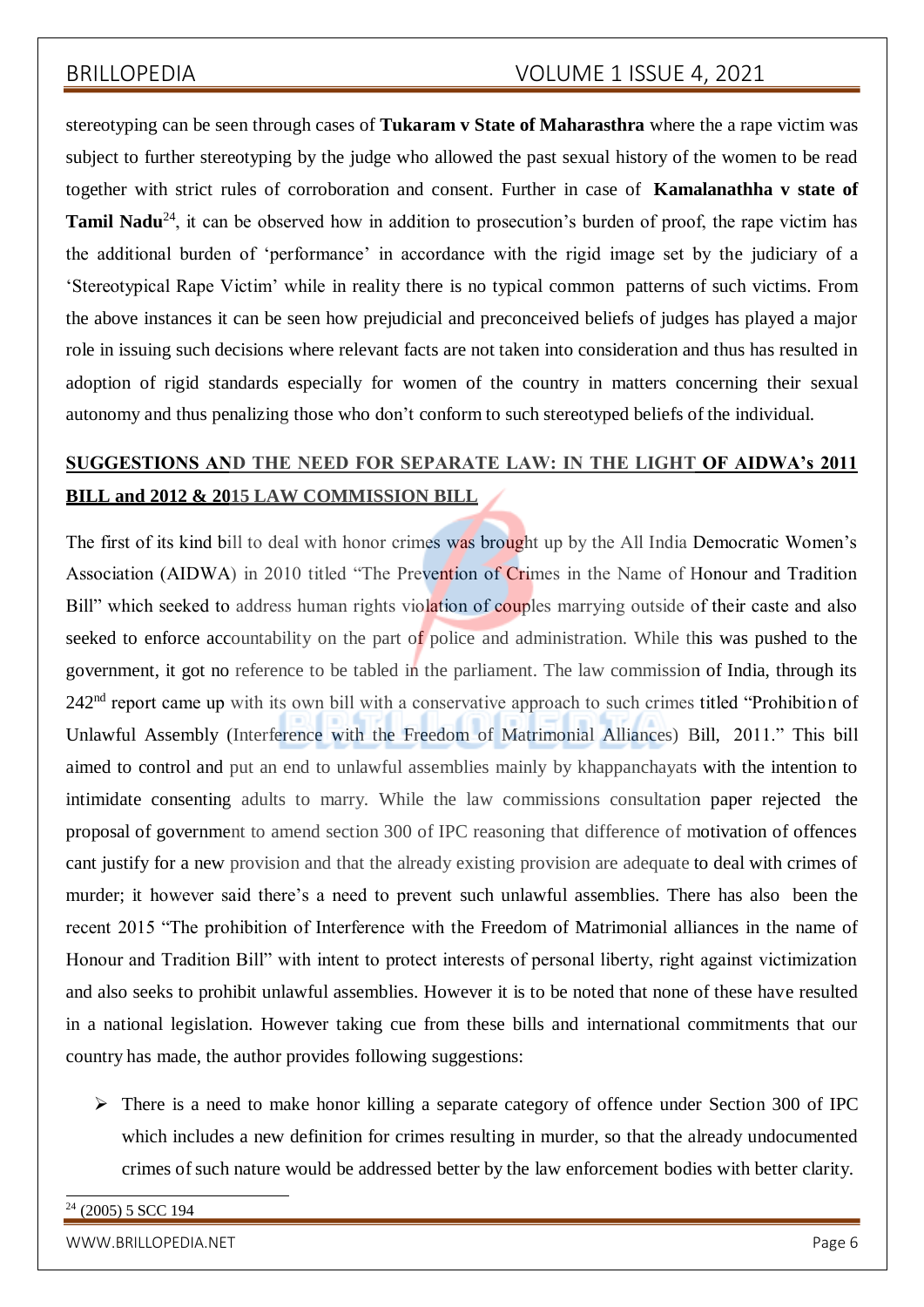There should also be separate punishment prescribed for such offence. However such an intervention through separate category should address not just inter-caste or inter-religion marriages that result in such crimes but also any kinds of marriage between the same castes also since there is tussle between the sub-caste within the same caste itself.

- $\triangleright$  There can be protection powers given to District level magistrates with a mandatory special cell of Police to protect the couples fleeing such intimidation from families. The law should also provide for accountability of these parties on default or omission of their duties under the act. Further when such crimes are committed, the investigation by police should primarily involve a caste angle first.
- $\triangleright$  There should be social initiatives and sensitization done mandatorily first for all law enforcement agencies to see beyond existing stereotyping of gender and social norms; secondly to rural areas and society at large to curb this acts and nib it at bud through social means. To combat honor crimes there is an urgent need for all stakeholders to come together in addressing the issue which should also be the goal of the new law.
- Further, the vulnerability of couples in waiting for almost 45 days to get their marriage registered under the Special marriage Act should be addressed so that this time is relaxed for such instances where period time for registration can be reduced to one week
- $\triangleright$  There should also be separate fast track courts be constituted in this regard to speed up the proceedings
- $\triangleright$  The law should be widened to not only include the individual executing the murder but also the person giving such orders. This is because this crime needs a different kind of approach than the usual way under section 300 of IPC which doesn't take into consideration the motive behind the murder. When such is the case, in crimes of these starting from Khaps to own families of the victims are themselves planners and perpetrators in such crimes. Thus joint liability for all these parties should be made compulsory to effectively tackle such crimes. Also on the same lines, the Indian Evidence Act should be amended to transfer the burden of proof to the accused including khaps to prove their innocence.
- $\triangleright$  Further the law shouldn't end with just punishment of wrong doers but also ensure adequate compensation, rehabilitation packages as well as economic schemes to uplift them and help them rebuild their lives.
- $\triangleright$  Due to the structural inequalities and power nexus that prevails in the society, the state must also ensure special protection to witnesses and whistle blowers till the end of court proceedings.
- $\triangleright$  Further the states should honor their obligations made under various human rights treaties such as CEDAW to eliminate gender stereotyping including that of judiciary that stands in the way in